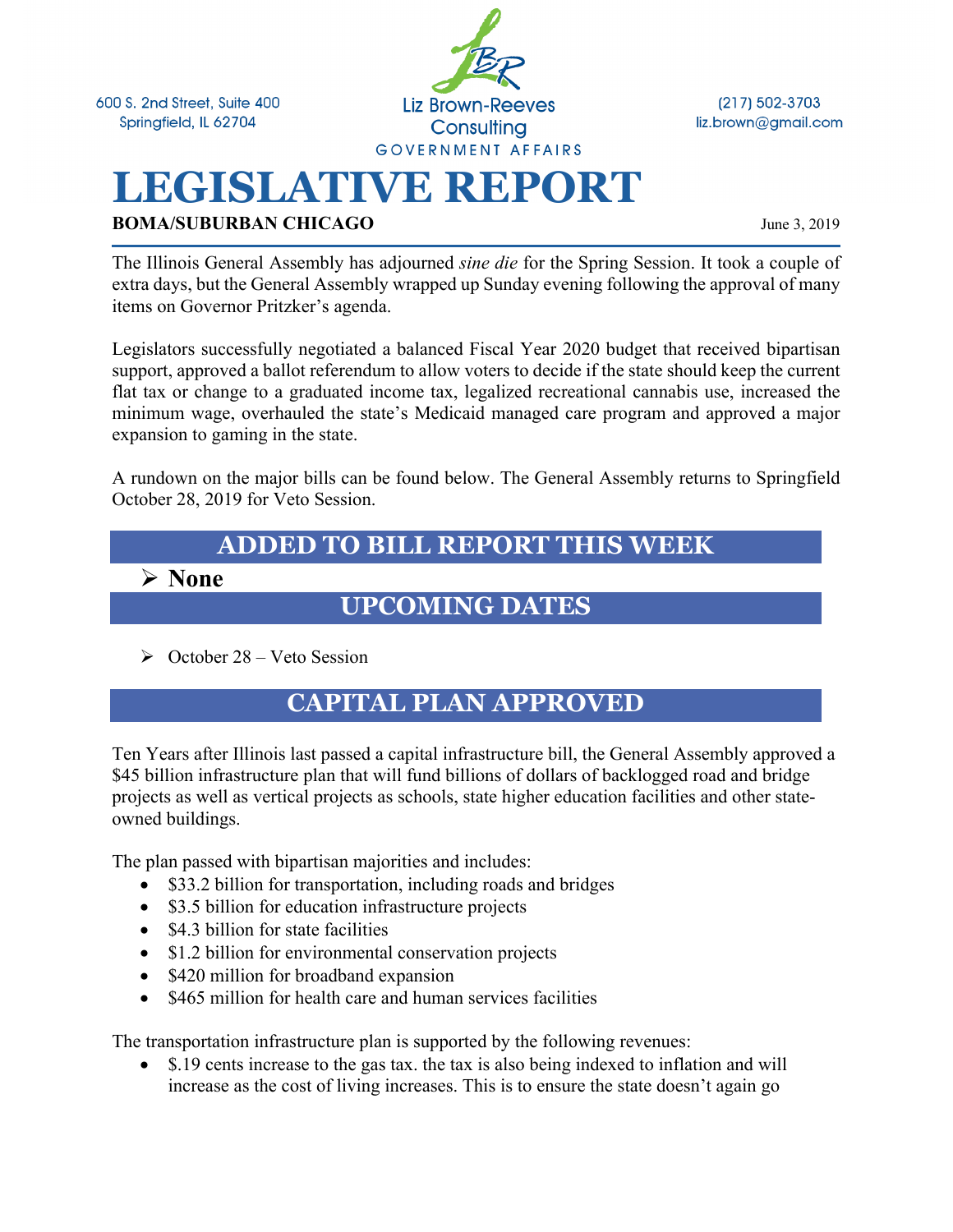decades without raising the tax while watching its purchasing power for construction projects steadily erode.

- \$1 increase to the cigarette tax
- Increase to the electric vehicle registration by \$250 and \$50 for all other vehicles
- Increase of 15 percent tax on e-cigarettes

The vertical construction portion of the package is funded by:

- \$150 million from an increase in video gaming terminals
- \$10 million from sports wagering
- \$500 million from upfront license fees from casino and sports betting
- \$30 million from a tax on parking garages and lots
- \$68 million from an increase on the real estate transfer tax on commercial properties
- \$45 million from removing the sales tax exemption on traded-in property valued above \$10,000

### **FISCAL YEAR 2020 BUDGET**

Before adjourning Friday evening, the House and Senate approved a Fiscal Year 2020 budget that provides approximately \$40.1 billion in General Funds expenditures as well as \$66.5 billion in Other State Funds including operations and capital, for a total of \$107 billion in appropriations.

#### **Supplemental**

The budget contains \$601 million in supplemental appropriations for the previous Fiscal Year 19 budget, including \$309 million for public employee back pay withheld under the Rauner administration, \$7 million to alternative schools and \$70 million for one-time costs associated with collective bargaining step increases.

#### **State Board of Education**

The budget includes \$12.5 billion for the Illinois State Board of Education (ISBE), a \$498 million increase as compared to the FY 19 budget.

Evidence Based Funding (EBF) replaced the General State Aid (GSA) school funding formula in the 100th General Assembly. As a result, bilingual education and several mandated categorical appropriations were consolidated into the school funding formula for the first time in FY 18. The EBF formula includes a base funding minimum to ensure that each district receives no less than it did the previous year. Additional funding above the base funding minimum is distributed using a tier-based system that prioritizes school districts that are farthest from adequacy. The new funding system established a minimum funding level of \$350 million in new EBF each year.

The FY 20 budget has an increase of \$375 million to EBF, which exceeds the statutory minimum for EBF. This allows \$300 million to be distributed through Tier funding and \$50 million for the Property Tax Relief Grant. It allows an additional \$25 million to flow through the tiers.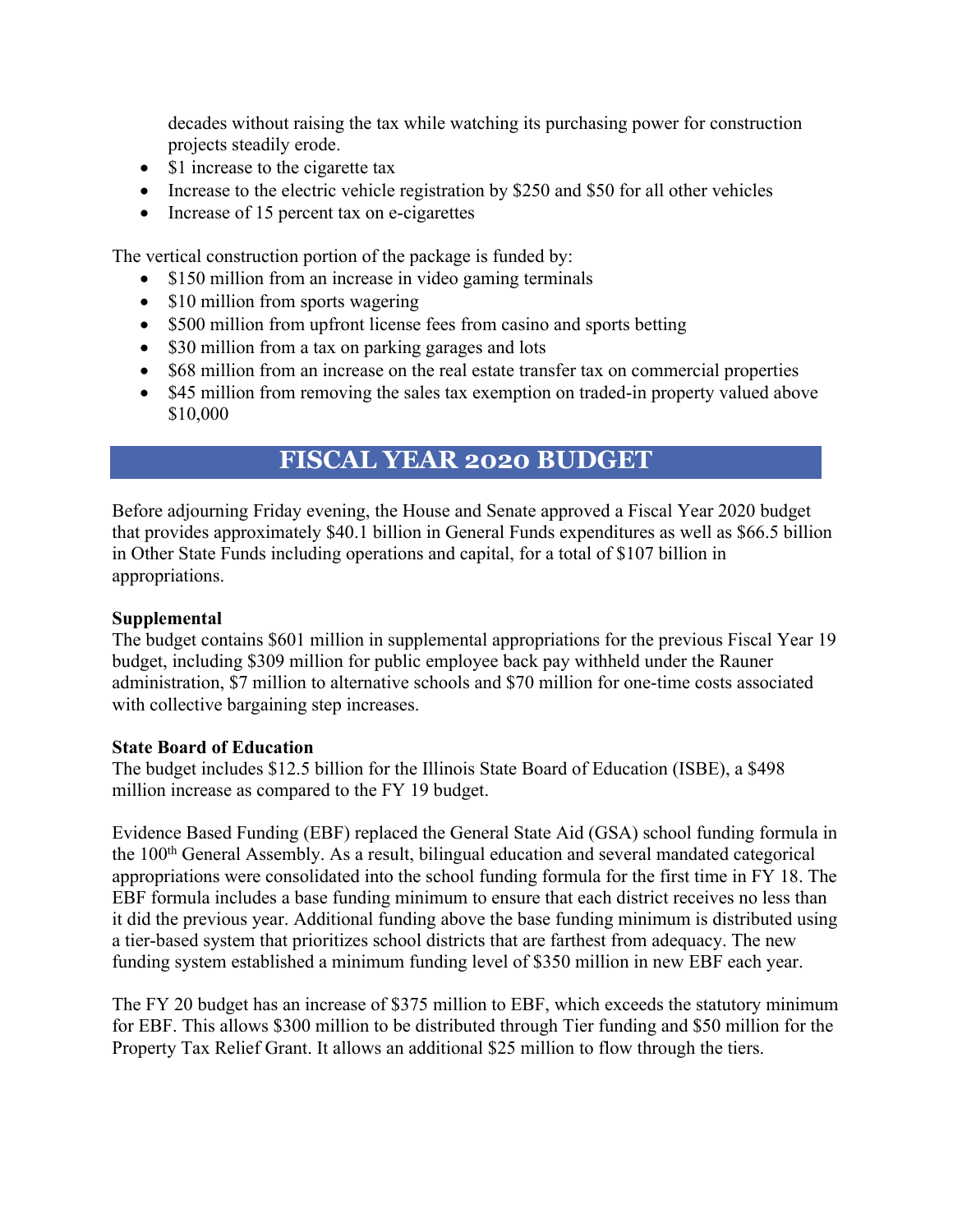For FY 20, \$153 million is appropriated for private special education, a \$17 million increase as compared to FY 19.

#### **Agriculture**

Adds a new \$500,000 appropriation for administration for the Industrial Hemp Program and a new \$1.6 million appropriation for administration of the Recreational Cannabis Program. Retains funding for Soil and Water Conservation Districts and Cooperative Extension. Adds a new \$300,000 line for Crop Insurance rebate initiative.

#### **Higher Education**

The Illinois Community College Board (ICCB) received a 9% increase for FY 20, with a 13% increase to base operating, 5% increase to City Colleges of Chicago, and equalization grants.

ICCB also receives a new appropriation of \$23.8 million for costs associated with bridge programs and competitive grant programs for student support services.

The MAP grant program also receives an additional \$50 million as compared to FY 19.

#### Healthcare & Family Services (HFS)

HFS' total budget is \$25 billion and represents a 4% increase over its FY 19 appropriation. HFS's GRF allocation is \$7.2 billion – a 9% decrease under its FY 19 appropriation. This decrease in GRF does not represent a reduction in services or Medicaid liability, but is made up for by increased spending from the Healthcare Provider Relief Fund due to revenues expended from the MCO assessment, which is expected to bring in over \$1 billion in revenue.

Medicaid Liability is expected to grow in this budget. The following rate increases are accounted for and agreed to in this budget:

- Nursing Home rate increases for understaffed nursing homes;
- Providing for Supportive Living Facility Rate Increases relinking to Nursing Home rates;
- Providing rate increases for Children's Community-Based Healthcare Centers for children with medically complex needs; and
- Funding for clearinghouse to provide for MCO transparency and accountability.

#### **Human Services**

DHS's all funds is \$6.9 billion which represents a 6% increase over the FY 19 appropriation for the agency. DHS' GRF allocation is \$4.2 billion, which represents a 9% increase over the agency's FY 19 GRF appropriation.

Substance Abuse Disorder Programs Provides a \$4 million increase for all addiction treatment services.

#### Mental Health

Increases mental health supportive housing by \$6 million to increase access to community-based housing and to address minimum wage pressures for caseworkers and increases community mental health services funding by \$4.2 million.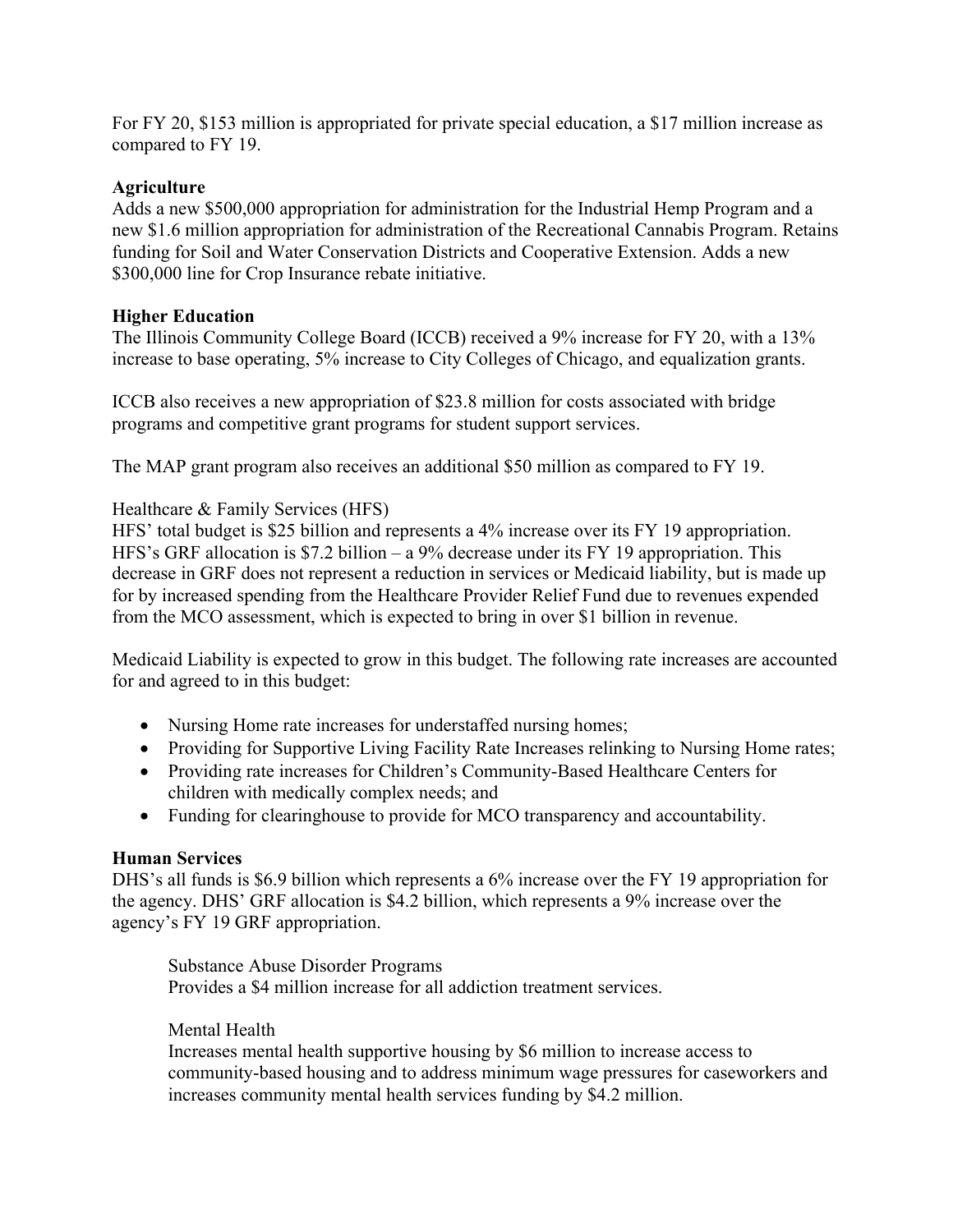#### **Juvenile Justice**

Includes an increase of \$4.7 million (3.9% increase) over FY 19. This increase is entirely attributable to the *RJ v Jones* consent decree which has caused DJJ to increase its headcount, contractual services and Aftercare program.

#### **State Police**

Includes an increase of \$28.7 million (4.4%) over FY 19. The increase will fund operational maintenance of a growing headcount. A majority of the remaining increase is attributed to funding for 2 cadet classes, the new Firearm Dealer License Certification Program (\$5 million) and training to police recreational adult-use marijuana.

### **GAMING EXPANSION**

As part of the funding for capital infrastructure, Governor Pritzker and lawmakers agreed to a major expansion of gaming in the state. The legislation will add six new casinos; Chicago, Waukegan, the south suburbs, Williamson County, Rockford and Danville.

The Chicago casino will be allowed to have up to 4,000 gambling positions – three times more than any other casino in the state. The money from the Chicago casino will be split in thirds among the city, state and private owner.

Video gambling machines are approved for larger truck stops and slot machines for O'Hare and Midway airports.

For sports bettering, licenses will go to all existing and newly authorized casinos as well as horse racetracks and sports venues with license fees ranging from \$3.2 to \$10 million.

### **STATE OVERHAULS MEDICAID MANAGED CARE**

#### *Chicago Business*

The Illinois House has unanimously passed a bipartisan reform package that aims to improve a number of health care programs in the state, including its often griped about Medicaid managed care program.

Under the program, the state pays private insurers a set amount per member per month rather than paying for each medical service provided. It aims to improve people's health and control costs by ensuring all care is appropriate and high quality. But hospitals say it's costing them money, as medical claims denied for administrative reasons cause significant reimbursement delays.

S.B. 1321 aims to improve aspects of the program that seem to be causing hospitals the most grief, including requiring insurers to pay complete claims within 30 days or face a penalty. The bill now moves to the Senate.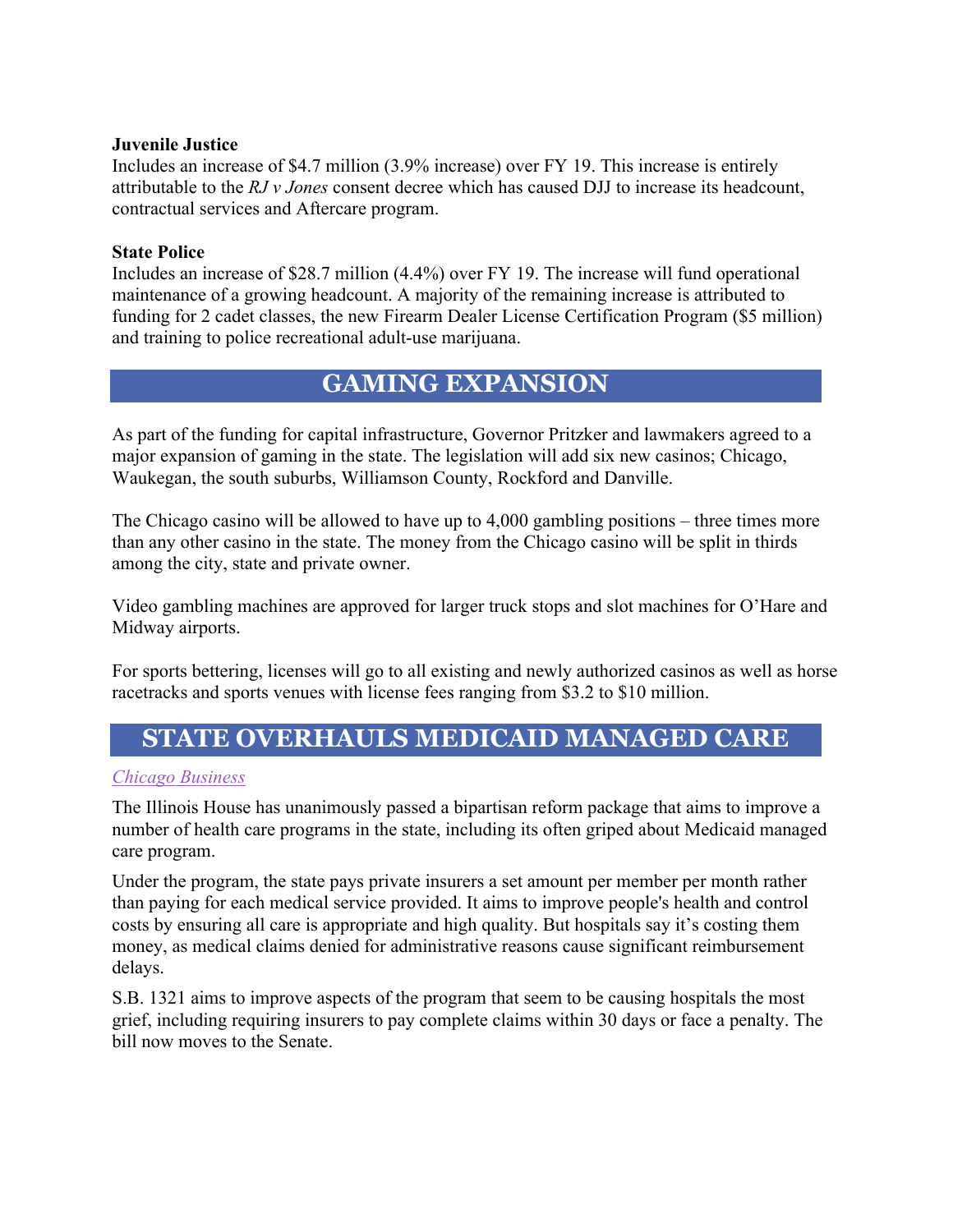It also requires the Department of Healthcare & Family Services, the agency that oversees Medicaid, to maintain a provider complaint portal, through which doctors can submit unresolved disputes with insurers. Hospitals have long requested more oversight from the agency.

Hospitals—especially safety nets that treat large numbers of Medicaid patients—say their issues with Medicaid managed care have amplified since January 2018, when the program expanded from just 30 counties to all 102 in the state. Providers contend, however, that limiting the number of participating insurers to six has helped some.

The Illinois Association of Medicaid Health Plans, which represents the six Medicaid managed care insurers operating in the state, has been working closely with Healthcare & Family Services to develop standardized guides to help lower claim denial rates.

In the interest of transparency, Healthcare & Family Services would be required to calculate and publish each Medicaid managed care insurer's medical loss ratio, the percentage of premium dollars used to pay claims and improve quality.

The bill also aims to improve the medical redetermination process, which reviews eligibility for the state's nearly 3 million Medicaid beneficiaries.

Lapses in coverage are hard on patients, especially those managing chronic conditions, and health systems don't get reimbursed for medical services when claims are denied by health plans.

Illinois Health & Hospital Association spokesman Danny Chun says the group commends legislators, as well as Healthcare & Family Services, for "listening to providers and their concerns, and crafting a managed care reform package that lays the foundation to address every high priority issue identified by our members."

# **AFSCME & GOVERNOR STRIKE DEAL ON NEW CONTRACT**

AFSCME Council 31, the state's largest public employee union, and the Governor Pritzker's administration reached a tentative agreement on a new contract. Contract negotiations stalled under the previous administration. From the Governor and AFSCME:

"With this tentative agreement, Illinois has turned another important page from years of brutal ideological warfare," said Governor JB Pritzker. "Instead, this agreement respects the valuable contributions our workers make to the state and treats all our taxpayers fairly, thanks to months of negotiations that were constructive and frank. This agreement will be accommodated in the budget that the General Assembly will vote on today, and even more importantly, it is consistent with my long-term plans to stabilize Illinois' finances."

"This agreement reflects a fresh start for public service workers in state government," AFSCME Council 31 Executive Director Roberta Lynch said. "For four years, union members did their jobs and served their communities despite Bruce Rauner's chaos, hostility and constant attacks. In the Pritzker administration, AFSCME members have an employer who understands the importance of their work, respects their rights and is a constructive partner in the collective bargaining process."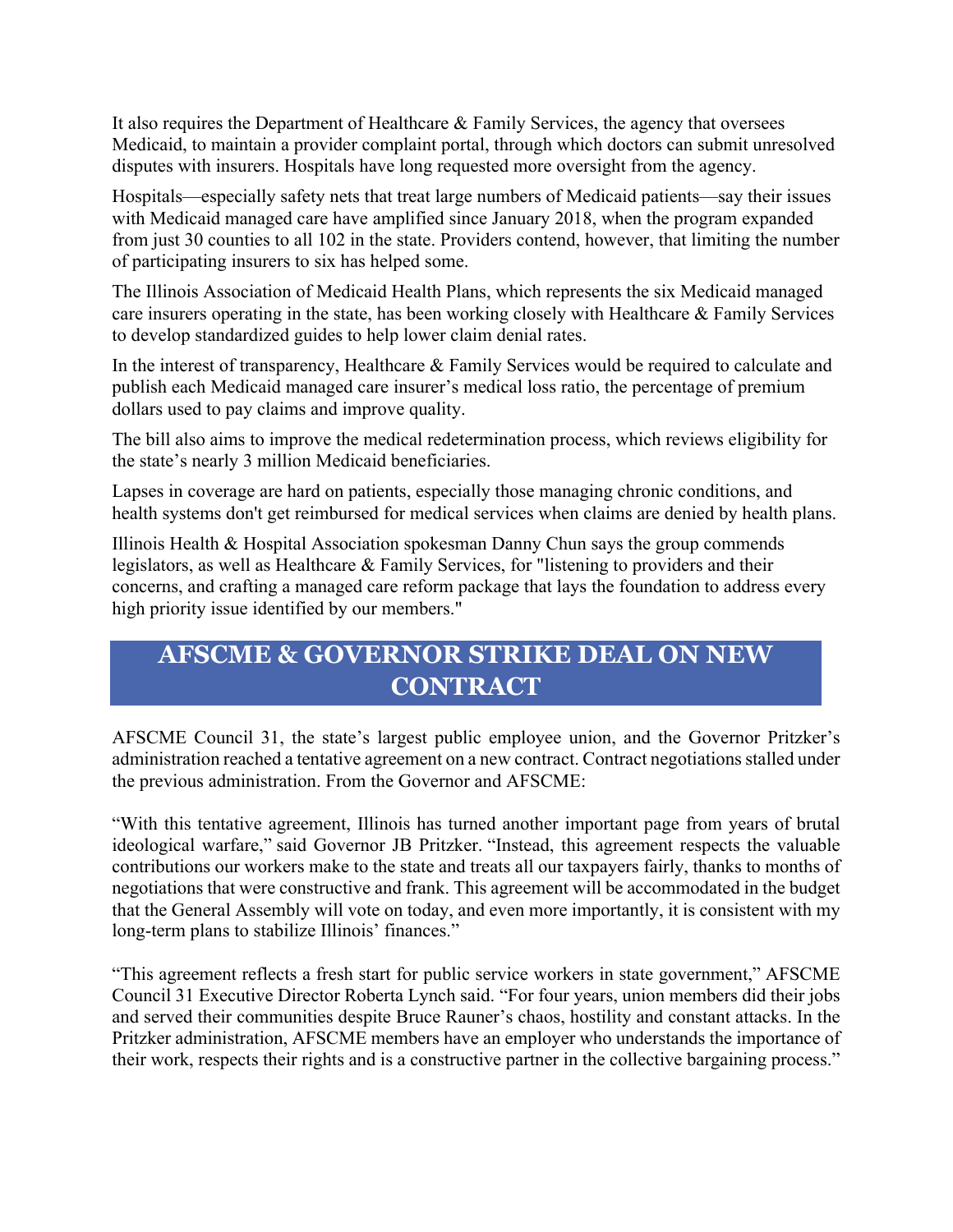# **MARIJUANA BILL PASSES HOUSE, GOES TO GOVERNOR**

#### *State Journal-Register*

By a vote of 66-47, the Illinois House gave final legislative approval Friday to a bill that would legalize possession of recreational marijuana for people 21 and older, and Gov. J.B. Pritzker said he will sign the measure into law so it can take effect Jan. 1.

"This is the beginning of the end of the war on drugs," state Rep. Kelly Cassidy, D-Chicago, sponsor of House Bill 1438, said before the House followed the Senate this week to position Illinois as the 11th state to legalize possession and sale of recreational cannabis.

Cheers and applause erupted after the vote, which followed 3½ hours of often-emotional testimony from supporters and opponents of HB 1438 on issues of race, economics and a lack of conclusive data on marijuana legalization's impact in other states.

The bill would allow Illinois residents to possess up to 30 grams of marijuana flower, or about 1 ounce. The bill would allow possession of up to five grams of tetrahydrocannabinol, or THC, in concentrated form, and no more than 500 milligrams of THC in a marijuana-infused product. Nonresidents could legally possess half of those amounts.

Recent changes in the 610-page bill would allow home grows of marijuana plants only by patients in the state's 6-year-old medical-marijuana pilot program. Five plants per household would be the limit.

Supporters of the bill argued that legalization of cannabis sales and adult possession and use of small amounts of marijuana would create a safer product and reduce black-market sales. They said communities would have the power to prohibit dispensaries and other cannabis businesses within their borders while also having the authority to allow lounges where cannabis could be consumed.

Supporters said money would be generated by license fees and marijuana taxes to help pay down the state's backlog of bills and boost funding for social-service programs, law enforcement and education to ensure underage pot use doesn't increase.

Proponents said Illinois would go much farther than any other state when it comes to instituting "social equity" for black and Hispanic people who for decades have been arrested and convicted of cannabis-related offenses at disproportionately high rates.

The bill creates a streamlined system for reversing potentially hundreds of thousands of convictions and erasing records for certain marijuana-related convictions not connected with violent crime.

The governor has indicated he would use his constitutionally granted pardon powers to assist in the expungement of previous convictions involving less than 30 grams of marijuana.

The bill creates a clearer path for others convicted of marijuana-related crimes — those involving more than 30 grams and up to 500 grams of marijuana — to seek vacation of convictions and expungements through state's attorneys and judges.

To give blacks and other minorities more of a chance to start up their own cannabis businesses and land competitively awarded cannabis sales and production licenses, the bill would create lowinterest loans and advantages for minority applicants in the state's license-application process.